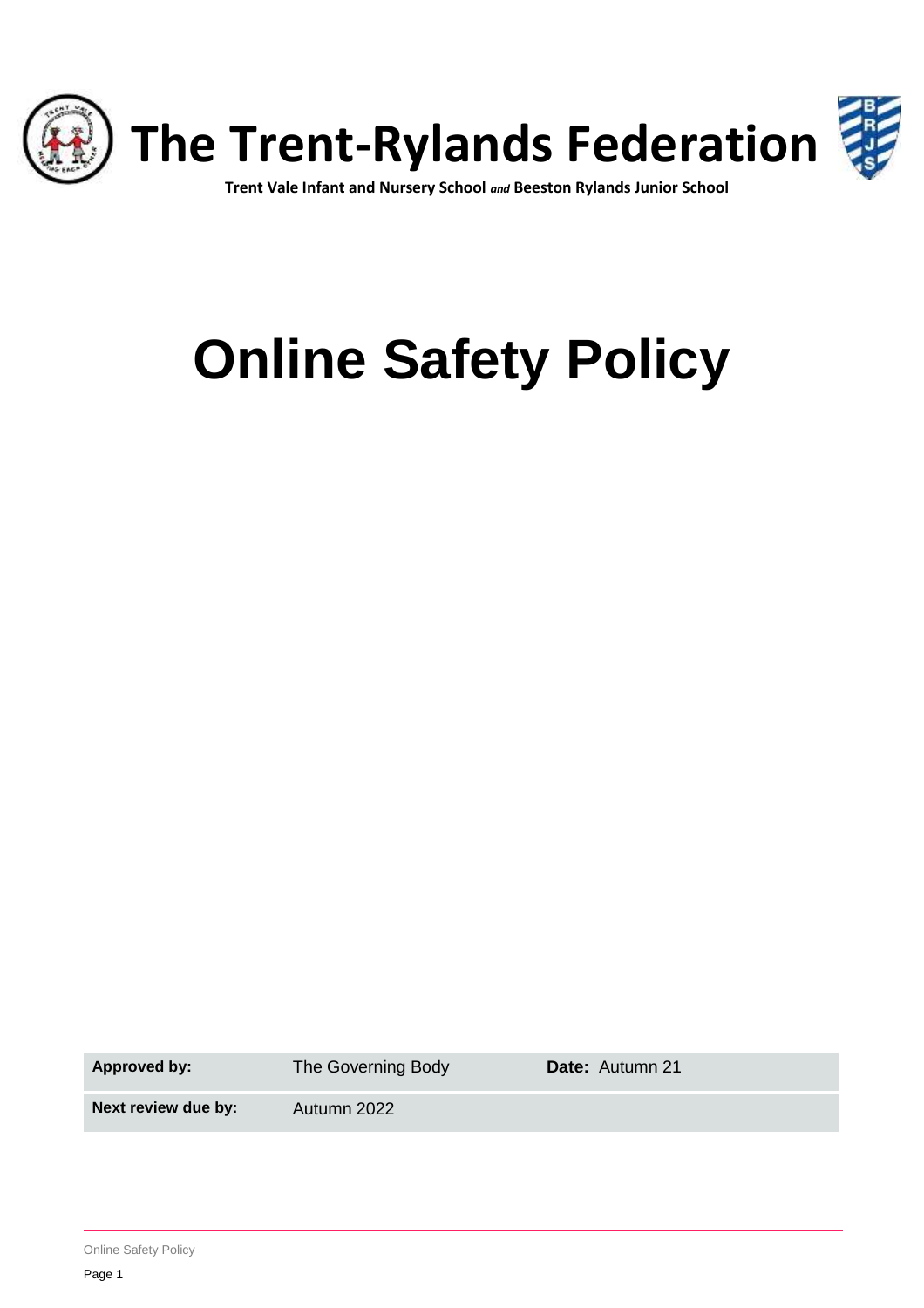# **Contents**

# <span id="page-1-0"></span>**1. Aims**

Our school aims to:

- Have robust processes in place to ensure the online safety of pupils, staff, volunteers and governors
- Deliver an effective approach to online safety, which empowers us to protect and educate the whole school community in its use of technology
- Establish clear mechanisms to identify, intervene and escalate an incident, where appropriate

# <span id="page-1-1"></span>**2. Legislation and guidance**

This policy is based on the Department for Education's (DfE) statutory safeguarding guidance, [Keeping](https://www.gov.uk/government/publications/keeping-children-safe-in-education--2)  [Children Safe in Education,](https://www.gov.uk/government/publications/keeping-children-safe-in-education--2) and its advice for schools on:

- > [Teaching online safety in schools](https://www.gov.uk/government/publications/teaching-online-safety-in-schools)
- > [Preventing and tackling bullying](https://www.gov.uk/government/publications/preventing-and-tackling-bullying) and [cyber-bullying: advice for Executive Headteachers and school staff](https://www.gov.uk/government/publications/preventing-and-tackling-bullying)
- **>** [\[Relationships and sex education](https://www.gov.uk/government/publications/relationships-education-relationships-and-sex-education-rse-and-health-education)
- [Searching, screening and confiscation](https://www.gov.uk/government/publications/searching-screening-and-confiscation)

It also refers to the Department's guidance on [protecting children from radicalisation.](https://www.gov.uk/government/publications/protecting-children-from-radicalisation-the-prevent-duty)

It reflects existing legislation, including but not limited to the **Education Act 1996** (as amended), the *Education* [and Inspections Act 2006](https://www.legislation.gov.uk/ukpga/2006/40/contents) and the [Equality Act 2010.](https://www.legislation.gov.uk/ukpga/2010/15/contents) In addition, it reflects the [Education Act 2011,](http://www.legislation.gov.uk/ukpga/2011/21/contents/enacted) which has given teachers stronger powers to tackle cyber-bullying by, if necessary, searching for and deleting inappropriate images or files on pupils' electronic devices where they believe there is a 'good reason' to do so.

<span id="page-1-2"></span>The policy also takes into account the National Curriculum computing programmes of study.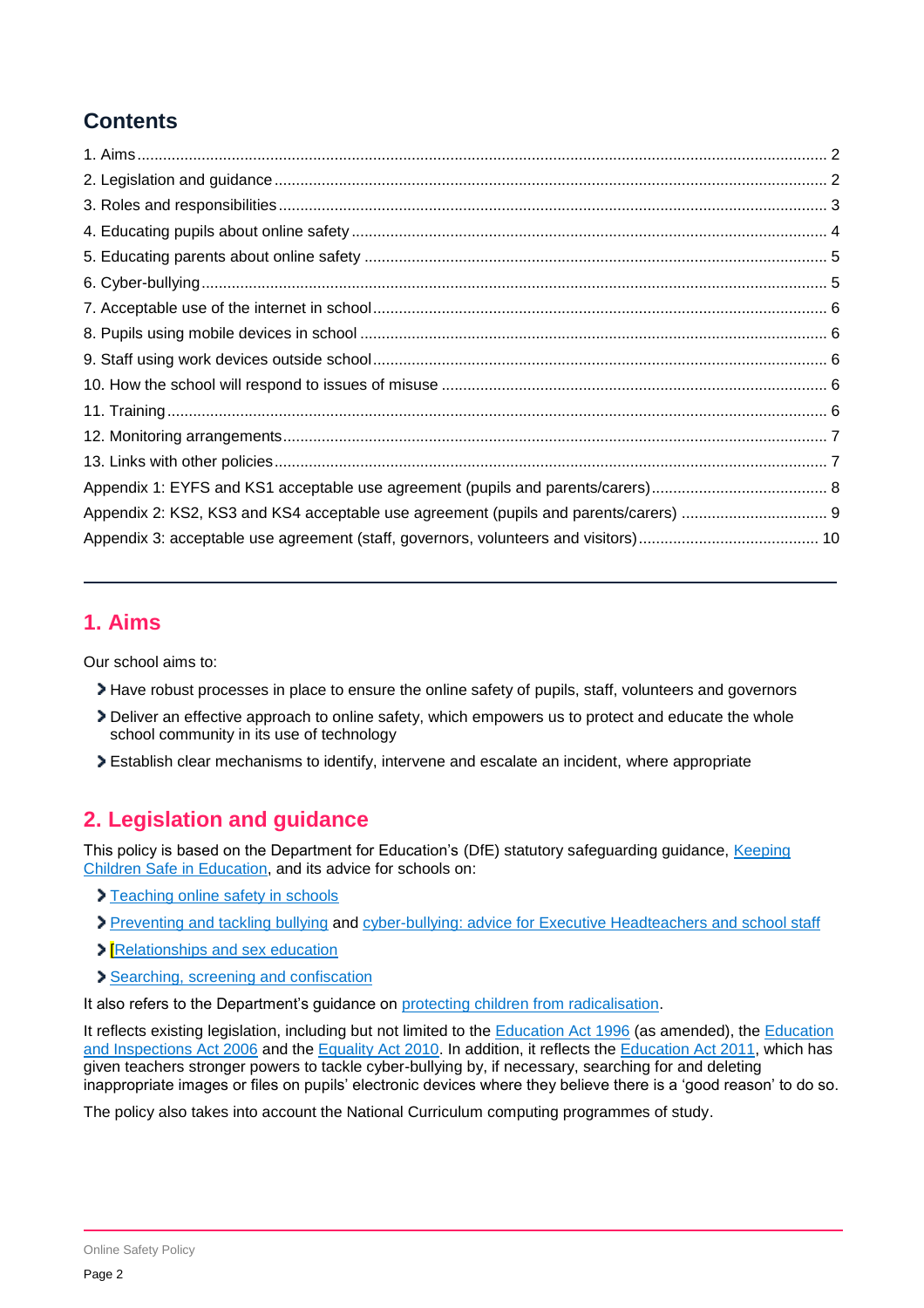# **3. Roles and responsibilities**

## **3.1 The Governing Body**

The Governing Body has overall responsibility for monitoring this policy and holding the Executive Headteacher to account for its implementation.

The Governing Body will co-ordinate regular meetings with appropriate staff to discuss online safety, and monitor online safety logs as provided by the designated safeguarding lead (DSL).

The governor who oversees online safety is THE SAFEGUARDING GOVERNOR

All governors will:

- Ensure that they have read and understand this policy
- Agree and adhere to the terms on acceptable use of the school's ICT systems and the internet (appendix 3)

## **3.2 The Executive Headteacher**

The Co Headteachers are responsible for ensuring that staff understand this policy, and that it is being implemented consistently throughout the school.

## **3.3 The designated safeguarding lead**

Details of the school's DSL and deputies are set out in our child protection and safeguarding policy as well as in the relevant job descriptions.

The DSL takes lead responsibility for online safety in school, in particular:

- Supporting the Co Head Teachers in ensuring that staff understand this policy and that it is being implemented consistently throughout the school
- Working with the Co Head Teachers, ICT manager and other staff, as necessary, to address any online safety issues or incidents
- Ensuring that any online safety incidents are logged and dealt with appropriately in line with this policy
- Ensuring that any incidents of cyber-bullying are logged and dealt with appropriately in line with the school's anti bullying policy
- Updating and delivering staff training on online safety
- Liaising with other agencies and/or external services if necessary
- Providing regular reports on online safety in school to the Executive Headteacher and/or Governing Body

This list is not intended to be exhaustive.

## **3.4 The ICT manager – Hancox IT**

The ICT manager is responsible for:

- Putting in place appropriate filtering and monitoring systems, which are updated on a regular basis and keep pupils safe from potentially harmful and inappropriate content and contact online while at school, including terrorist and extremist material
- Ensuring that the school's ICT systems are secure and protected against viruses and malware, and that such safety mechanisms are updated regularly
- Conducting a full security check and monitoring the school's ICT systems on a regular basis
- Blocking access to potentially dangerous sites and, where possible, preventing the downloading of potentially dangerous files
- Ensuring that any online safety incidents are logged and dealt with appropriately in line with this policy
- Ensuring that any incidents of cyber-bullying are dealt with appropriately in line with the school behaviour policy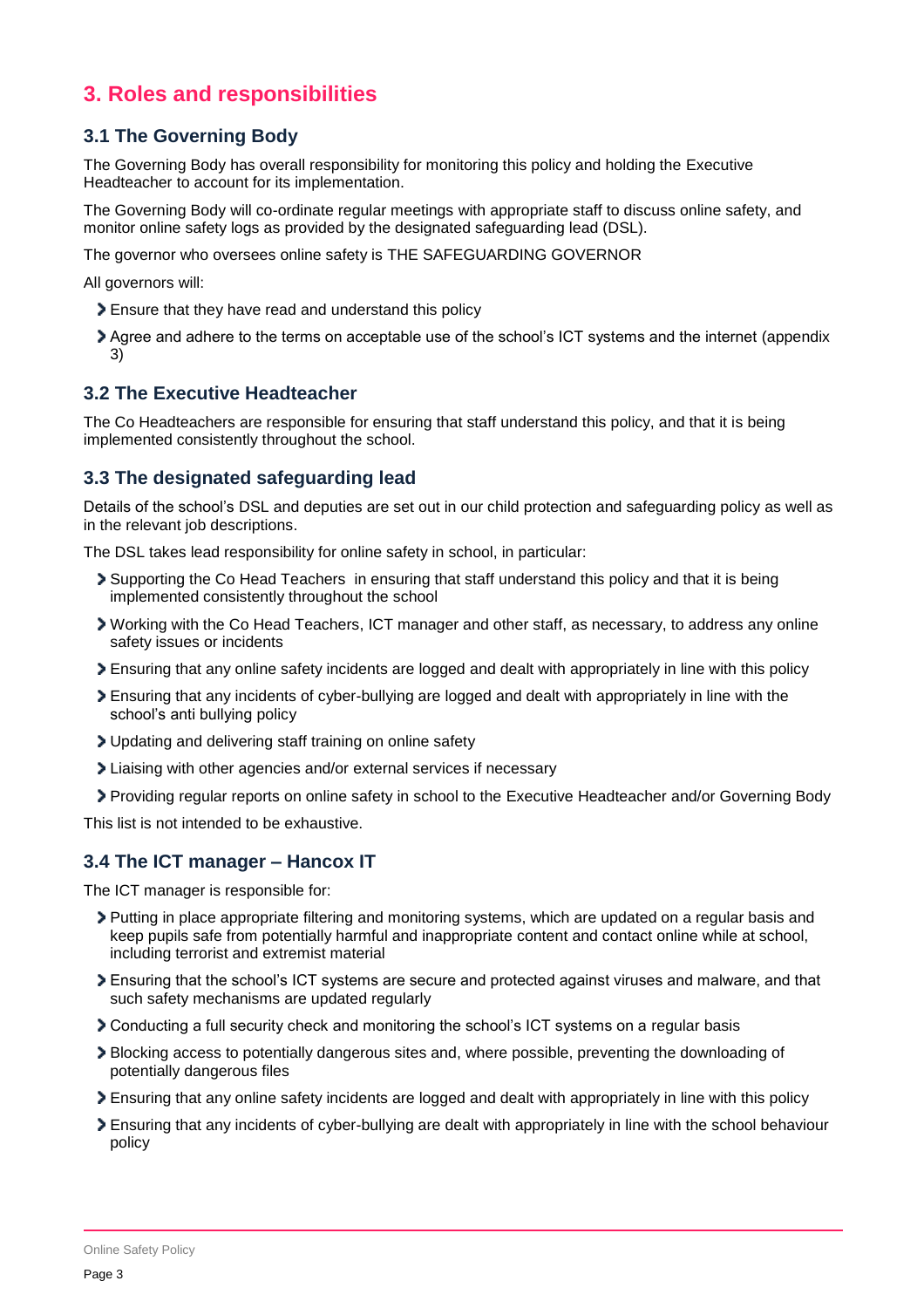This list is not intended to be exhaustive.

## **3.5 All staff and volunteers**

All staff, including contractors and agency staff, and volunteers are responsible for:

- Maintaining an understanding of this policy
- Implementing this policy consistently
- Agreeing and adhering to the terms on acceptable use of the school's ICT systems and the internet (appendix 3), and ensuring that pupils follow the school's terms on acceptable use (appendices 1 and 2)
- Working with the DSL to ensure that any online safety incidents are logged (see appendix 5) and dealt with appropriately in line with this policy
- Ensuring that any incidents of cyber-bullying are dealt with appropriately in line with the school's anti bullying policy.

This list is not intended to be exhaustive.

## **3.6 Parents**

Parents are expected to:

- Notify a member of staff or the Co Head Teachers of any concerns or queries regarding this policy
- Ensure their child has read, understood and agreed to the terms on acceptable use of the school's ICT systems and internet (appendices 1 and 2)

Parents can seek further guidance on keeping children safe online from the following organisations and websites:

- What are the issues? [UK Safer Internet Centre](https://www.saferinternet.org.uk/advice-centre/parents-and-carers/what-are-issues)
- > Hot topics [Childnet International](http://www.childnet.com/parents-and-carers/hot-topics)
- Parent factsheet [Childnet International](https://www.childnet.com/resources/parents-and-carers-resource-sheet)

## **3.7 Visitors and members of the community**

Visitors and members of the community who use the school's ICT systems or internet will be made aware of this policy, when relevant, and expected to read and follow it. If appropriate, they will be expected to agree to the terms on acceptable use (appendix 3).

# <span id="page-3-0"></span>**4. Educating pupils about online safety**

Pupils will be taught about online safety as part of the curriculum:

In **Key Stage 1**, pupils will be taught to:

- Use technology safely and respectfully, keeping personal information private
- Identify where to go for help and support when they have concerns about content or contact on the internet or other online technologies

Pupils in **Key Stage 2** will be taught to:

- Use technology safely, respectfully and responsibly
- Recognise acceptable and unacceptable behaviour
- I dentify a range of ways to report concerns about content and contact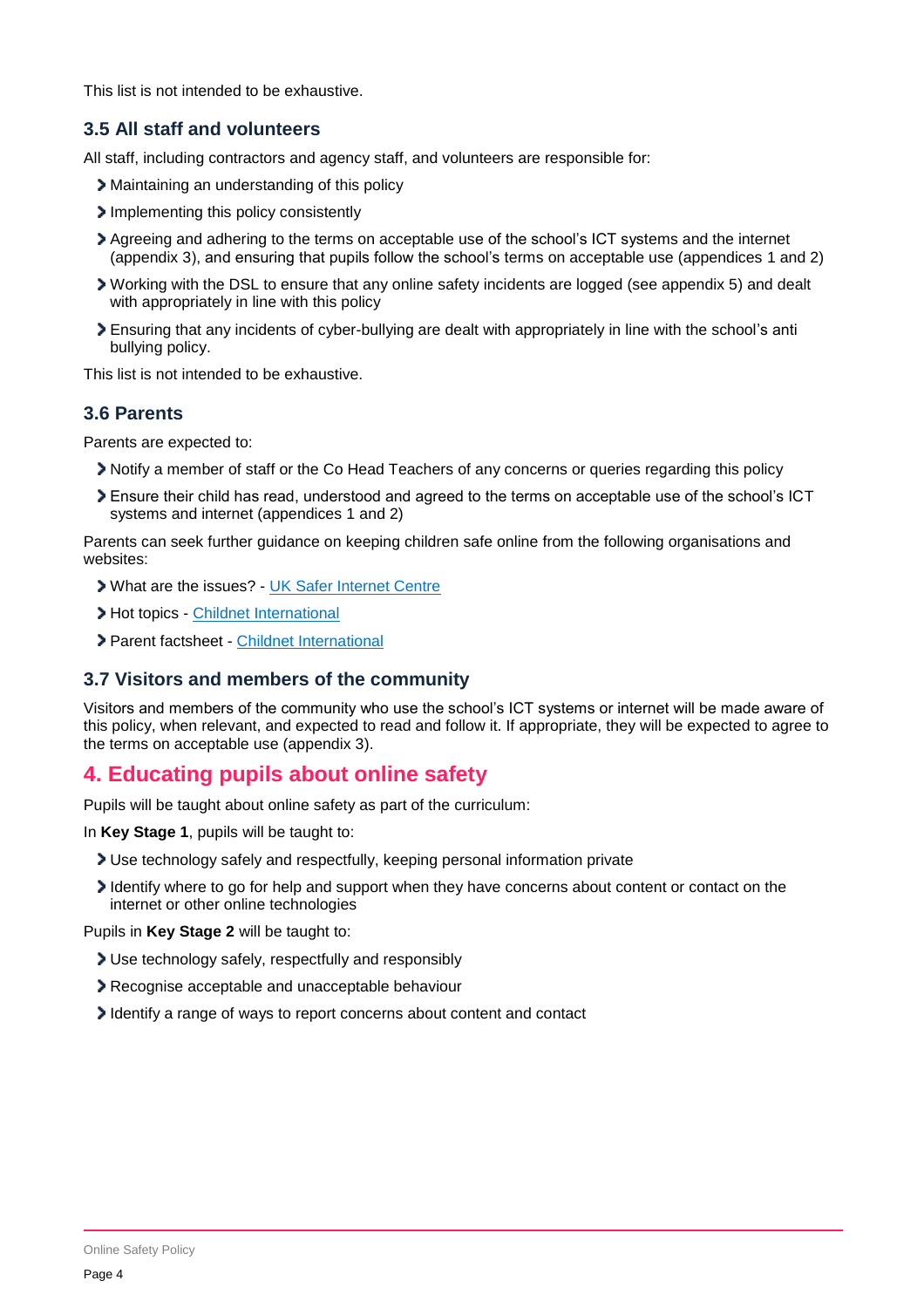#### *By the end of primary school, pupils will know:*

- *That people sometimes behave differently online, including by pretending to be someone they are not.*
- *That the same principles apply to online relationships as to face-to-face relationships, including the importance of respect for others online including when we are anonymous*
- *The rules and principles for keeping safe online, how to recognise risks, harmful content and contact, and how to report them*
- *How to critically consider their online friendships and sources of information including awareness of the risks associated with people they have never met*
- *How information and data is shared and used online*
- *How to respond safely and appropriately to adults they may encounter (in all contexts, including online) whom they do not know*

## <span id="page-4-0"></span>**5. Educating parents about online safety**

The school will raise parents' awareness of internet safety in letters or other communications home, and in information via our website. This policy will also be shared with parents.

Online safety will also be covered during parents' evenings.

If parents have any queries or concerns in relation to online safety, these should be raised in the first instance with the Co-Head Teachers and/or the DSL.

Concerns or queries about this policy can be raised with any member of staff or the Executive Headteacher.

# <span id="page-4-1"></span>**6. Cyber-bullying**

## **6.1 Definition**

Cyber-bullying takes place online, such as through social networking sites, messaging apps or gaming sites. Like other forms of bullying, it is the repetitive, intentional harming of one person or group by another person or group, where the relationship involves an imbalance of power. (See also the school's anti bullying policy.)

## **6.2 Preventing and addressing cyber-bullying**

Refer to the school's anti bullying policy

#### **6.3 Examining electronic devices**

School staff have the specific power under the Education and Inspections Act 2006 (which has been increased by the Education Act 2011) to search for and, if necessary, delete inappropriate images or files on pupils' electronic devices, including mobile phones, iPads and other tablet devices, where they believe there is a 'good reason' to do so.

When deciding whether there is a good reason to examine or erase data or files on an electronic device, staff must reasonably suspect that the data or file in question has been, or could be, used to:

- Cause harm, and/or
- Disrupt teaching, and/or
- > Break any of the school rules

If inappropriate material is found on the device, it is up to the staff member in conjunction with the DSL or other member of the senior leadership team to decide whether they should:

- > Delete that material, or
- Retain it as evidence (of a criminal offence or a breach of school discipline), and/or
- Report it to the police

Any searching of pupils will be carried out in line with the DfE's latest guidance on [screening, searching and](https://www.gov.uk/government/publications/searching-screening-and-confiscation)  [confiscation.](https://www.gov.uk/government/publications/searching-screening-and-confiscation)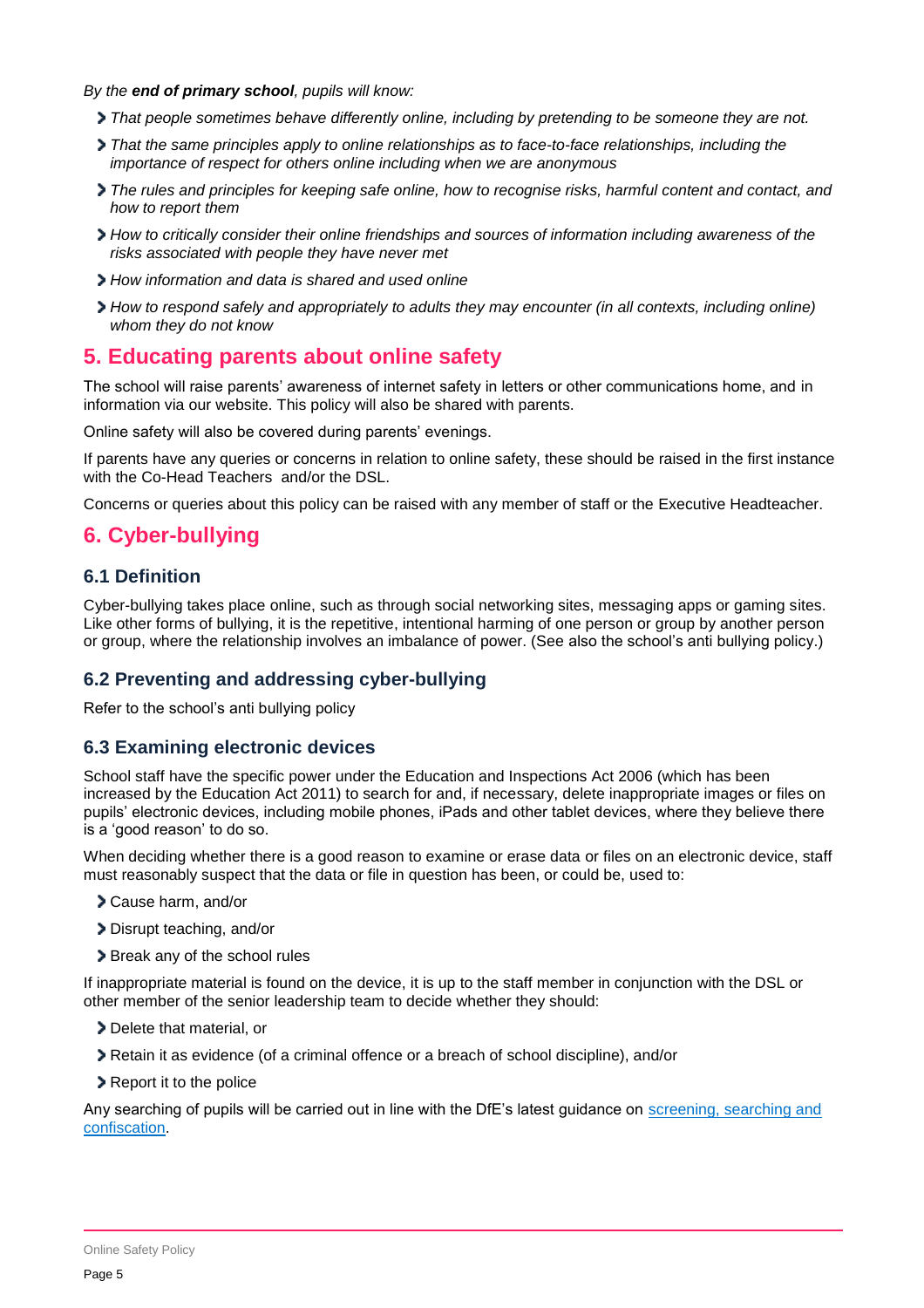Any complaints about searching for or deleting inappropriate images or files on pupils' electronic devices will be dealt with through the school complaints procedure.

# <span id="page-5-0"></span>**7. Acceptable use of the internet in school**

All pupils, parents, staff, volunteers and governors are expected to sign an agreement regarding the acceptable use of the school's ICT systems and the internet (appendices 1-3). Visitors will be expected to read and agree to the school's terms on acceptable use if relevant.

Use of the school's internet must be for educational purposes only, or for the purpose of fulfilling the duties of an individual's role.

We will monitor the websites visited by pupils, staff, volunteers, governors and visitors (where relevant) to ensure they comply with the above.

More information is set out in the acceptable use agreements in appendices 1, 2 and 3.

## <span id="page-5-1"></span>**8. Pupils using mobile devices in school**

Pupils may bring mobile devices into school, but must hand them into the school reception on entering school.

Any use of mobile devices in school by pupils must be in line with the acceptable use agreement (see appendices 1 and 2).

Any breach of the acceptable use agreement by a pupil may trigger disciplinary action in line with the school behaviour policy, which may result in the confiscation of their device.

During the Covid-19 Coronavirus pandemic pupils are not allowed to bring mobile phones into school:

## <span id="page-5-2"></span>**9. Staff using work devices outside school**

Staff members using a work device outside school must not install any unauthorised software on the device and must not use the device in any way which would violate the school's terms of acceptable use, as set out in appendix 3.

Staff must ensure that their work device is secure and password-protected, and that they do not share their password with others. They must take all reasonable steps to ensure the security of their work device when using it outside school. Any USB devices containing data relating to the school must be encrypted.

If staff have any concerns over the security of their device, they must seek advice from the ICT manager.

Work devices must be used solely for work activities.

## <span id="page-5-3"></span>**10. How the school will respond to issues of misuse**

Where a pupil misuses the school's ICT systems or internet, we will follow the procedures set out in our policies on behaviour and ICT and internet acceptable use. The action taken will depend on the individual circumstances, nature and seriousness of the specific incident, and will be proportionate.

Where a staff member misuses the school's ICT systems or the internet, or misuses a personal device where the action constitutes misconduct, the matter will be dealt with in accordance with the staff disciplinary procedure. The action taken will depend on the individual circumstances, nature and seriousness of the specific incident.

The school will consider whether incidents which involve illegal activity or content, or otherwise serious incidents, should be reported to the police.

## <span id="page-5-4"></span>**11. Training**

All new staff members will receive training, as part of their induction, on safe internet use and online safeguarding issues including cyber-bullying and the risks of online radicalisation.

All staff members will receive refresher training at least once each academic year as part of safeguarding training, as well as relevant updates as required (for example through emails, e-bulletins and staff meetings).

The DSL deputies will undertake child protection and safeguarding training, which will include online safety, at least every 2 years. They will also update their knowledge and skills on the subject of online safety at regular intervals, and at least annually.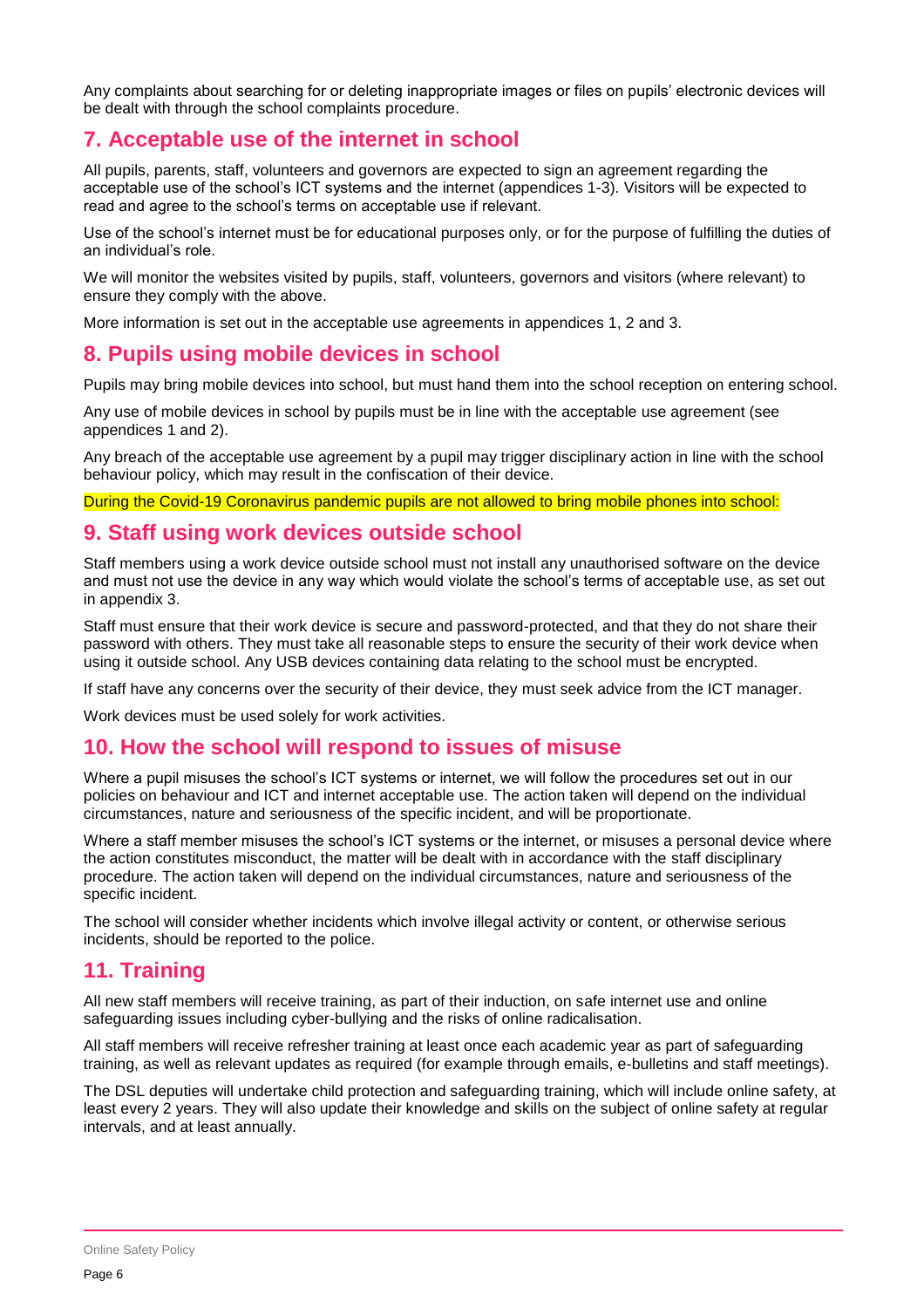Governors will receive training on safe internet use and online safeguarding issues as part of their safeguarding training.

Volunteers will receive appropriate training and updates, if applicable.

More information about safeguarding training is set out in our child protection and safeguarding policy.

# <span id="page-6-0"></span>**12. Monitoring arrangements**

The DSL logs behaviour and safeguarding issues related to online safety.

This policy will be reviewed annually. At every review, the policy will be shared with the Governing Body.

# <span id="page-6-1"></span>**13. Links with other policies**

This online safety policy is linked to our:

- Child protection and safeguarding policy
- > Behaviour policy
- > Staff disciplinary procedures
- > Data protection policy and privacy notices
- Complaints procedure
- ICT and internet acceptable use policy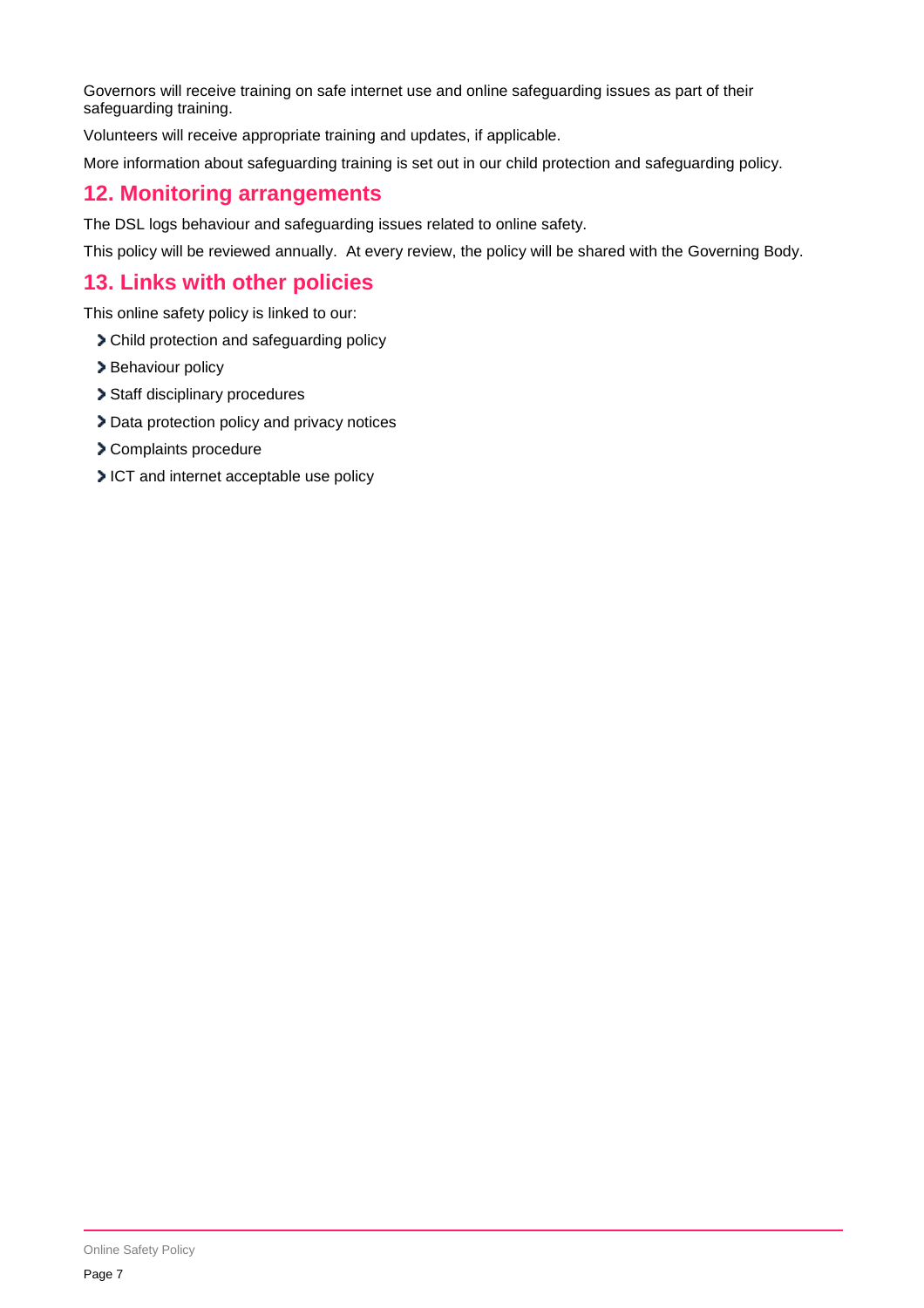# <span id="page-7-0"></span>**Appendix 1: Trent Vale Infant and Nursery School acceptable use agreement (pupils and parents/carers)**

## **TRENT VALE INFANT AND NURSERY SCHOOL**

#### ACCEPTABLE USE OF THE SCHOOL'S ICT SYSTEMS AND INTERNET: AGREEMENT FOR PUPILS AND PARENTS/CARERS

#### **Name of pupil:**

#### **When I use the school's ICT systems (like computers and tablets) and get onto the internet in school I will:**

- Ask a teacher or adult if I can do so before using them
- Only use the internet if a teacher or adult has told me to, or allowed me to use it
- Tell my teacher immediately if:
	- o I click on a website by mistake
	- o I receive messages from people I don't know
	- o I find anything that may upset or harm me or my friends
- Use school computers for school work only
- Be kind to others and not upset or be rude to them
- Look after the school ICT equipment and tell a teacher straight away if something is broken or not working properly
- Only use the username and password I have been given
- Try my hardest to remember my username and password
- Never share my password with anyone, including my friends.
- Never give my personal information (my name, address or telephone numbers) to anyone without the permission of my teacher or parent/carer
- Save my work on the school network
- Check with my teacher before I print anything
- Log off or shut down a computer when I have finished using it

#### **I agree that the school will monitor the websites I visit and that there will be consequences if I don't follow the rules.**

| Signed (pupil):                                                                                                                                                                                                                                                                                                                                                            | Date: |
|----------------------------------------------------------------------------------------------------------------------------------------------------------------------------------------------------------------------------------------------------------------------------------------------------------------------------------------------------------------------------|-------|
| <b>Parent/carer agreement:</b> I agree that my child can use the school's ICT systems and internet when<br>appropriately supervised by a member of school staff. I agree to the conditions set out above for pupils<br>using the school's ICT systems and internet, and for using personal electronic devices in school, and will<br>make sure my child understands these. |       |

| <b>Signed (parent/carer):</b> | Date: |
|-------------------------------|-------|
|                               |       |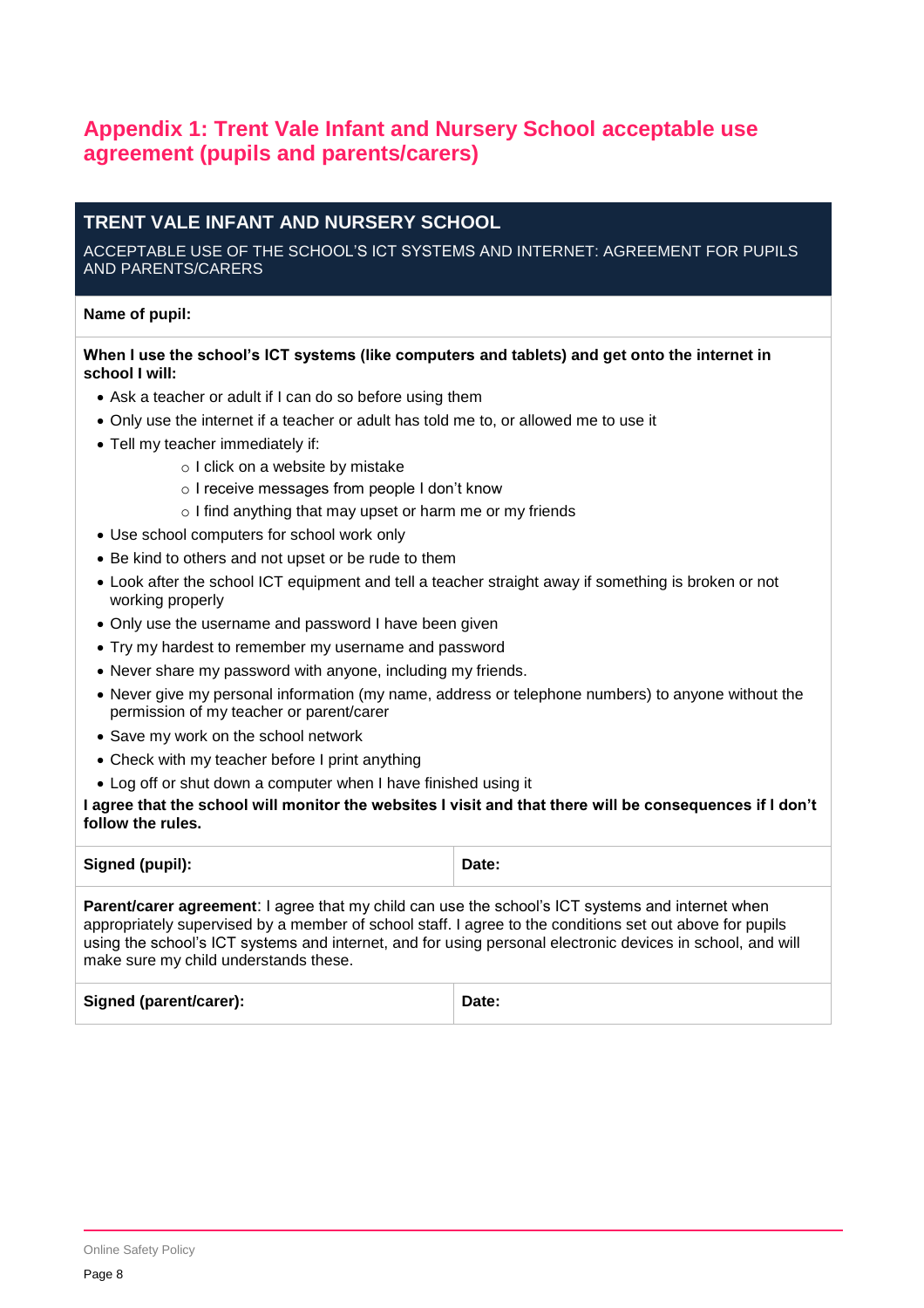# <span id="page-8-0"></span>**Appendix 2: Beeston Rylands Junior School acceptable use agreement (pupils and parents/carers)**

# **BEESTON RYLANDS JUNIOR SCHOOL**

#### ACCEPTABLE USE OF THE SCHOOL'S ICT SYSTEMS AND INTERNET: AGREEMENT FOR PUPILS AND PARENTS/CARERS

## **Name of pupil:**

## **I will read and follow the rules in the acceptable use agreement policy When I use the school's ICT systems (like computers and tablets) and get onto the internet in school I will:**

- Always use the school's ICT systems and the internet responsibly and for educational purposes only
- Only use them when a teacher is present, or with a teacher's permission
- Keep my username and passwords safe and not share these with anyone
- Keep my private information safe at all times and not give my name, address or telephone number to anyone without the permission of my teacher or parent/carer
- Tell a teacher (or sensible adult) immediately if I find any material which might upset, distress or harm me or others
- Always log off or shut down a computer when I'm finished working on it

## **I will not:**

- Access any inappropriate websites including: social networking sites, chat rooms and gaming sites unless my teacher has expressly allowed this as part of a learning activity
- Open any attachments in emails, or follow any links in emails, without first checking with a teacher
- Use any inappropriate language when communicating online, including in emails
- Log in to the school's network using someone else's details
- Arrange to meet anyone offline without first consulting my parent/carer, or without adult supervision

#### **If I bring a personal mobile phone or other personal electronic device into school:**

• I will switch off the device on entry to school and hand into reception for the duration of my time in school.

#### **I agree that the school will monitor the websites I visit and that there will be consequences if I don't follow the rules.**

| Signed (pupil): | Date: |
|-----------------|-------|
|                 |       |

**Parent/carer's agreement:** I agree that my child can use the school's ICT systems and internet when appropriately supervised by a member of school staff. I agree to the conditions set out above for pupils using the school's ICT systems and internet, and for using personal electronic devices in school, and will make sure my child understands these.

| <b>Signed (parent/carer):</b> | Date: |
|-------------------------------|-------|
|                               |       |